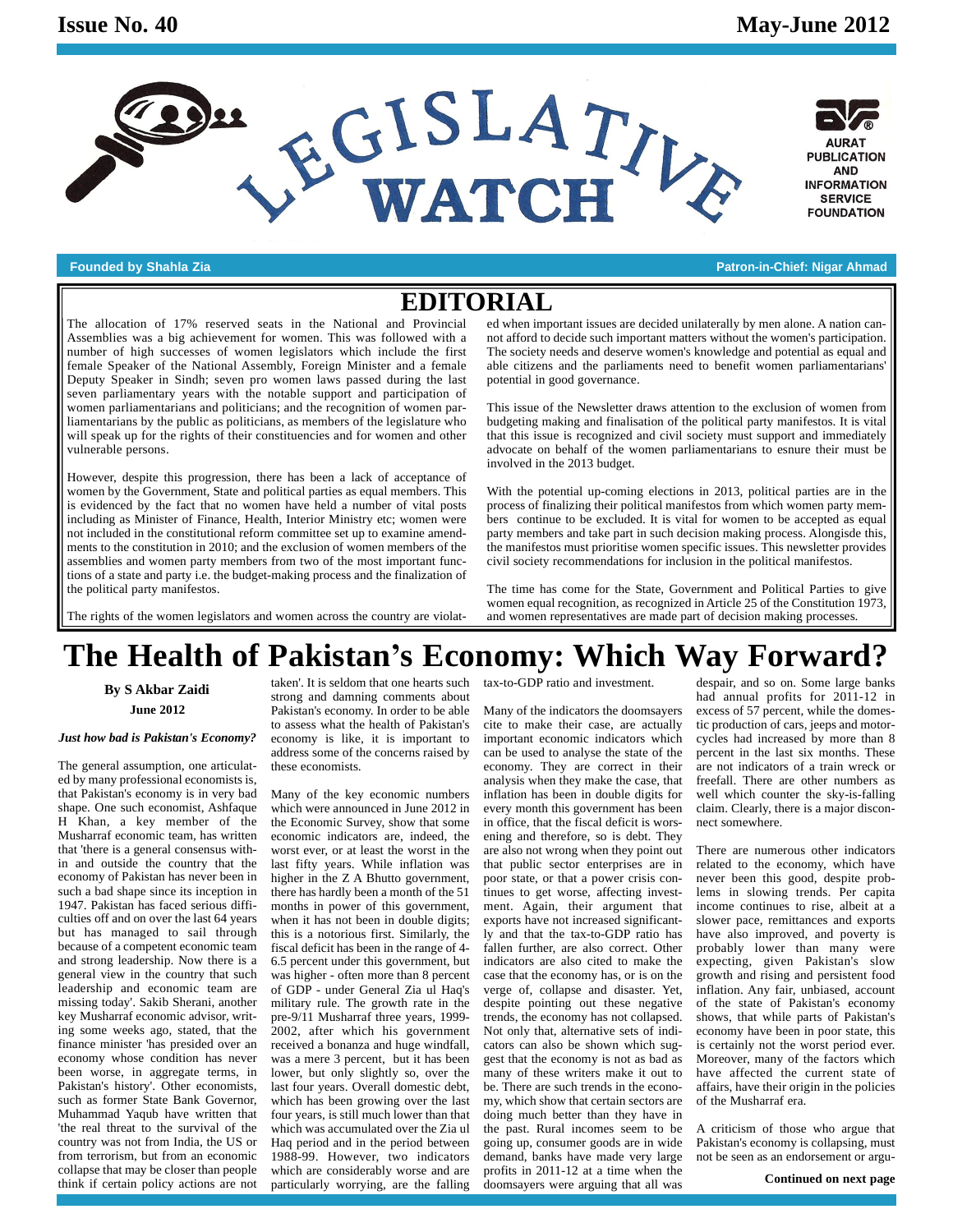# **The Health of Pakistaní<sup>s</sup> Economy: Which Way Forward?**

#### **From Page 1**

ment in support of this government's economic policy. This government has failed miserably at providing a wellthought through economic policy. Its economic team is a complete failure and there is little disagreement with the group of people who criticise the government's economic programme. Yet, these critics need to re-read their own articles written over the last few years and to reassess their own biases and opinions. Their constant clamour of doom and collapse continues to be proven wrong, time and time again. They need to put their political biases aside and examine how the economy works. They have to be more honest in their assessment about why Pakistan avoids the sort of disastrous scenario which is emphasised in every article written by them. Perhaps the nonfor mal and parallel economy offers the answer to these questions, perhaps the textbook analysis which they use does not really capture real economic relationships and processes in Pakistan. Whatever it is, in order to answer just how bad Pakistan's economy really is, we need a far better, much wider, and most importantly, more honest and unprejudiced analysis.

Nevertheless, what is perhaps striking about the last four years, has been the poor and wavering economic manage ment and leadership of the economic team. The absence of vision, insight and any clear idea of what needs to be done, given Pakistan's persistent and in many cases, serious and growing, eco nomic problems, has been the most striking aspect in the leadership of the Ministry of Finance and the Planning Commission. A committed, and more able, leadership was critical to improving Pakistan's economic situation, and this is perhaps the government's biggest failure. While it is clear that the economy's overall performance has certainly not been the 'worst ever', the verdict on the economic team and its leadership, is less certain. This view is

endorsed by an assessment of the last budget of this government, announced in June 2012.

The more general and more valid criti cism of this budget is, that it really does nothing, is unimaginative, uncre ative and one which overlooks and actively ignores the interventions in the economy which are now essential. But that is exactly what constitutes the economic policy of this government. In that regard, the budget has been true to form and consistent with the absence of imagination and commit ment to economic reform shown by the economic team. The fact that there are no surprises in the budget this year, is a reaction similar to that of the budgets of the earlier years of this government. For five years now, with the exception of the very first budget when the PMLN was still in partnership with the PPP government, all budgets have ignored necessary interventions.

While the real, underground and infor mal segments of Pakistan's economy continue to manage, and perhaps even thrive, there is little doubt that the gov ernment's finances - the monetary economy - have deteriorated over the last few years. There are some relevant and explicable reasons for this, but government policy inaction, is proba bly the top of the list. This government will be remembered for many admirable achievements. Economic management will certainly not be one of them. By not taking necessary meas ures in the budget, it is clear that the numbers which matter to the govern ment, will all deteriorate. While this is not the same as stating that Pakistan's overall economy will also deteriorate, it is improbable that it will improve substantially, despite the real economy managing to keep people's lives steady.

#### *Key Problems and What Needs to be Done*

While one can make an argument that Pakistan's economy is not as bad as

some economists argue, and that the informal sector and remittances give Pakistan's economy a safety net, this does not detract from the fact that the quality of life of most Pakistanis has not improved in the last few years. The main factors which would account for this are, persistent inflation, in double digits for the last 50 months, the absence of new employment, and the energy crisis, where energy is now a basic need for all sorts of economic activities, and not a luxury. With changes in the economy and its structures, energy requirements are key to create jobs and for the econo my. Assessments show that if Pakistan's energy problem was resolved, the growth rate would rise by 2-4 percent age points.

We have argued above, that the main shortfall in the economic environment is the policy and initiative of the incumbent government. While there are some key factors which have an impact on the economy - such as glob al recession, high energy prices, the law and order situation in Pakistan - there is no excuse for poor economic management. This aspect of Pakistan's economy is probably the weakest. What the government needs to do, is to be able to collect a team of economists and policy makers who have credibility and have the ability to lead and give direction. The current economic teams lacks dedication and conviction. We have seen that even within this tenure of the government, there have been dynamic individuals who at least attempted to bring about changes. The fact that they were not able to do so reflects the barriers and constraints that they have to face, but nevertheless, with dedication and commitment, initiatives can be made. This is the mini mum requirement for any government which comes to power.

In terms of what economic policy few areas which matter are energy, investment and taxation. Whether it is by dealing with circular debt or importing electricity from other countries, this issue has to be at the forefront of every government's economic policy. The investment rate in Pakistan has fallen to its lowest in many decades, if not the worst ever. The energy crisis is one rea son why investment has fallen, but so also is the image of the economic team which has not been very favourable. Investment can be raised if investors feel that there is some direction to the economy being given by economic managers. The fiscal deficit and debt situation has deteriorated in Pakistan over the last decade, and one reason for that is the falling tax-to-GDP ratio.This government, as well as many before it, have failed to raise taxation from the rich in Pakistan. Only one percent of Pakistanis pay any income tax, and there is increasing evidence that many of the rich and elite do not pay any tax. This includes individuals in high public office. Unless Pakistan's tax situation is improved, many of the problems that have been identified, will persist.

What should civil society do under such conditions? Political pressure and political action are key in such conditions where democratic spaces exist to voice criticism and counter proposals. Civil society needs to identify the fail ure of government in addressing key economic issues, particularly inflation, employment and the energy crisis, and needs to put pressure on government to have a pro-active policy which addresses these issues.

should be focused on, it is clear that the improve the economic condition of all few areas which matter are energy. Pakistanis.  $-$  The author is an If one can make the case that most of Pakistan's economic problems are not structural, but are such that they can be addressed through better management, reform and administration, then it becomes the role of civil society to play an active role in pointing that out. Civil society needs to take the lead in mobilising citizens to put pressure on their elected representatives to improve the economic condition of all their elected representatives to<br>improve the economic condition of all<br>Pakistanis. – **The author is an** *independent economist and development expert.*

### **Demystifying the Gender Responsive Budget for Women Legislators**

### **Principal Economist, Social Policy and Development Centre (SPDC**) **By Iffat Ara**

It is generally believed that budget is a routine document and day to day affairs are not affected by it. In reality, budget is the most important policy document of the government which affects entire population either visible or invisible way. While budget is pre sented once in a year, it affects prices and other macroeconomic variables throughout the year by various chan nels. It reflects underlying policy directions of the government for coming years and also states its seriousness in realizing its commitments envisaged in the preceding year. Government

often makes a great deal of commit ments to deliver for the betterment of people but the actual facts and initiatives are those that are supported by reasonable monetary allocations along with affirmative action. This article is an attempt to exemplify the concept of gender-responsive budget and demystify the gender implications of budget.

#### **What is budget?**

Budget is the most important policy statement of the government and reflects the direction of underlying national and provincial policies. It shows monetary allocations planned to be spent on non-development (govern ment's routine expenditures) and developmental schemes/programmes. It generally appears to be a genderneutral policy instrument, however it affects the genders-women and men, girls and boys-differently.

#### **Why gender in budget?**

The purpose of bringing a gender per spective to the budget is to ensure that budgets and associated economic poli cies address the needs of women and men, girls and boys of different back grounds equitably, and attempt to narrow the social and economic gaps that exist between them.

#### **What is gender-responsive budget?**

Gender responsive budget (GRB) is not a separate budget for women. Also, it is not a budget that place 50 percent share of female and 50 percentshare of male in

monetary allocations. In fact, it is a budget that is formulated by considering the role and responsibilities of individu als as defined by the cultural norms and society. It is a budget that recognises the ways in which (mainly) women contribute to the society and economy with their unpaid labour in bearing, rearing and caring for the people in the country. It is designed by focusing on the perspective and needs of women and men, girls and boys and ensuring that the interests of individuals from different social groups are addressed. It analyses and allocates any form of public expenditure or method of raising public money from a gender perspective. Moreover, it is a tool for testing a government's gender mainstreaming commitments.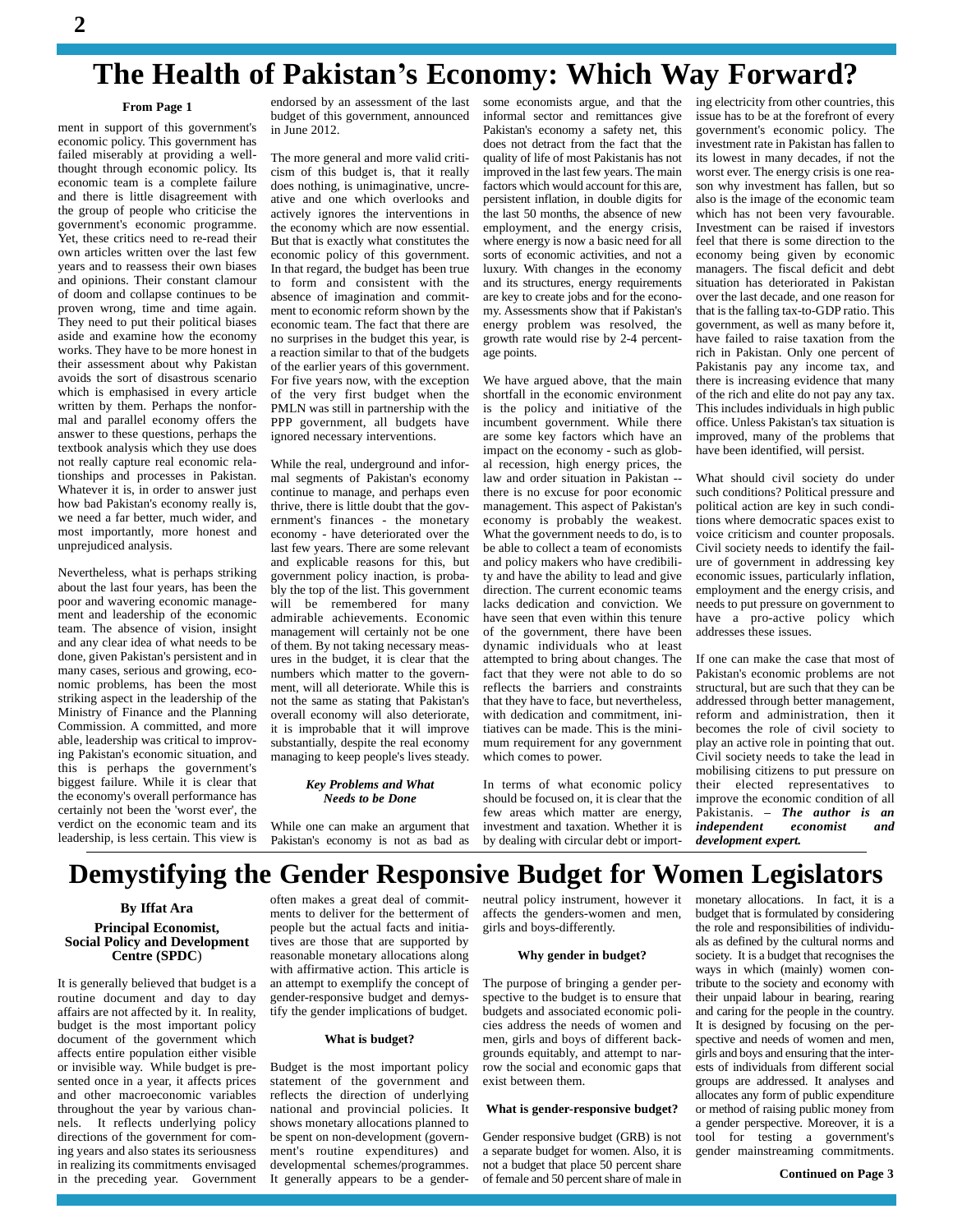## **Demystifying the Gender Responsive Budget for Women Legislators**

#### **From Page 2**

GRB is needed because policy affects women and men differently due to the existing pattern of gender inequalities in the society. Women, in particular, perform unpaid care work or family business. Evaluate the impact on the unpaid economy as well as paid econ omy It needs to be mention that there is a difference in gender-targeted /specific and gender-responsive/sensitive budget. While the former means a budget different for male or female, the later means a budget that addresses gender issues or imbalances. Gendertargeted/specific is not necessarily gender sensitive/responsive.

#### **Analysis of the Budget by Gender**

In general, there are five steps to pre pare and analyse the budget by gender. First, it is important to describe the existing situation of the area or sector before making any budgetary allocations. Considering the case of primary schools, it is essential to find out the factors that are hindering girls to go to school. For example, whether co-edu cation schools are required orseparate schools for boys and girls, type of facilities required for females in schools and

so on. Second, it is to make sure that the policies made for construction of primary schools are gender sensitive. This needs to be verified in line with the situation of each area that was analysed in the first step. Third is to confirm that adequate budget is allocated to imple ment the gender-sensitive policy. Fourth, it is equally important to assess whether the expenditure made was as per plan. The fifth step is to examine the impact by drawing out their outcome of the policy and expenditure made.

#### **Benefits of gender-responsive budget**

The experiences of other developed and developing countries shows vari ous benefits of gender responsive budgeting. Some of these benefits are presented below.

 Reduce socio-economic gender inequalities: Since GRB allocates resources by targeting areas; it reduces the socio-economic inequalities in the society. GRB through situation analysis find the factors that create gender imbalances and then through budget ary allocation tries to address these imbalances. For example, to address the inequalities that exist in primary

education, area specific policy is needed. Almost every education strat egy in Pakistan commits to invest in primary education. Even then, female enrollment rates remain less than that of male. This indicates that building schools is not the only initiative to increase female enrollment rates. There could be other factors that hin der girls to go to school e.g. poverty, cultural issues, quality of education and so on. The need is to investigate and pay attention towards demand side issues and allocate resources in the budget to overcome them. For example, selection of appropriate site girls' schools, provision of trained female teachers for girls, transportation to and from school, separate toilet for girls and food might help bringing more girls to the school. Interventions such as the provision of free schooling; free textbooks; stipends; etc. especially for the population living below poverty line and allocations for improving awareness could put forth a positive impact.

 Improve policy and expenditure effi ciency: improvement in targeting and allocation of resources accordingly bring effectiveness in expenditures. As result, the required results

become achievable by spending rationally and controlling wastage of unplanned funds. This eventually led to efficiency in policies and expenditure undertaken by the government.

- Improve transparency and accounta bility: Situation analysis often involves civil society organisations, local community and other relevant stakeholders. Due to this all the stakeholders become aware of the planning of development pro grammes and funds allocated to implement them. In this way the entire process will remain transparent and since the stakeholders were aware they can question the govern ment in case of default. Consequently, the government would be accountable for those things which it committed and did not implement. Output and outcome.
- Promote partnership with civil society and improve development impact: Government's working under partici patory approach by involving all the stakeholders help highlighting devel opment needs. This will strengthen not only the public private partner ship but also enhance the impact of development plans and schemes.

### *GRB: Opportunities for Women Legislators*

The women legislators primarily need to focus on 3 aspects under GRB process: pursuing initial approach, developing gender links with policies and budget, and producing gender budget statement.

#### *Initial approach*

The initial approach is based on four steps: reviewing of the research, bringing gender related issues in parliamentary debates, monitoring of the budget through gender lens, and advocacy for GRB. Research shows that education spending in Pakistan largely benefits the male segment of the society compared to female segment many of whom are not using publically provided educations facilities. Such findings need to be targetted and ought to be debated in parliament. Legislators also need to discuss issues addressing gender inequalities through monitoring of budget through gender lens. It might be possible that these debates and policy discussion remain unheard in the beginning but greater advocacy for GRB may deliver the required result in medium to long run.

#### *Gender Links with key government policies and budgets*

The GoP has two overarching policy documents: Poverty Reduction Strategy Paper (PRSP) and Millennium Development Goals (MDGs). The for mer focuses on the neediest and priority sectors while the later (an international commitment of which Pakistan is signatory) targets gender equality goals including universal primary education, mater nal mortality, women political participation. Similarly, there are two types of documents that describe the monetary allocation of resources in order to meet commitments made in the policy doc uments namely Annual Budget and Medium Term Budget Framework (MTBF). Annual Budget is a yearly implemented document. presenting incremental change in majority of the categories. For example, it yields an increment in the component of salaries of government employees by taking into account the rate of inflation and the increase in employees. The monetary allocations given in the budget document do not explicitly indicate allocation of resources by gender. A computation exercise can disaggregate them by gender only for some development programmes but for many compo nents it is not possible atall to disaggregate the given allocation by gender. In contrast, the MTBF indicates three-year planning and allocations. It illustrates each programme and scheme by its objectives and outcomes.

The government considers 2 aspects while preparing these documents: the sectoral priorities/needs and international commitments. Since each ministry , department and sector has its own policies and priorities, the ministry of finance invites proposal from all the ministries and line departments by issuing them call circulars at the start of the process of budget making. When talking of gender veven<br>budgeting, the Ministry of Human Rights and accou<br>Women's Development Departments need to play agree budgeting, the Ministry of Human Rights and their role in focusing on women's needs. Given that MTBF explains clearly that why spending under certain category is to be made and what has been achieved as a result of that spending and given that it is a three year framework, there is enough scope to address the allocation of money by prioritizing the needs by gender.

#### *Gender budget statement (GBS)*

GBS is a document that explains gender-relevant information from the government budgets, focusing on programmes which get sizeable money as well as important for gender equality. GBS is a summary accountability tool used by government to give information about the manner it utilizes the budget to

progress towards gender equality. It is kept short in order to encourage people to read it.

GBS upon departments completion of the process of drawing up the budget and allocating resources to different programmes in response to the annual call circular. Preparation of GBS therefore is not a part of the process of prioritisation of policies and budgets rather it is drawn up after the finalisation of policy and budget. However, reflections of government officials, parliamentarians and civil society on what is contained in GBD could result in changes in pri oritisation in the following budget year.

As an accountability tool as it matches the GoP's overall objective of gender equality, as illustrated in the PRSP, with budgets and MTDF because no poli cy or programme will succeed without money. GBS therefore shows government's intention to do something and can be used as a powerful tool to examine whether or not governments' commitments towards gender equality are reflected in public spending and revenue collection. Also, it holds governments accountable with respect to meeting international agreements on gender equality.

The women legislators can perform their respon sibility by exercising their gender oversight to monitor the implementation of gender-sensitive laws and policies as well as regional and international agreements that promote gender equality and eliminate discrimination. Since much of parliament's important work is carried out by forming different committees, both female and male legislators can play an effective role in these com mittees. For example, by concentrating on gen der-related issues relevant to the policies of each ministry, and identifying gender issues and gen der-target allocations specific to given sectoral budgets such as agriculture, education, health and population welfare.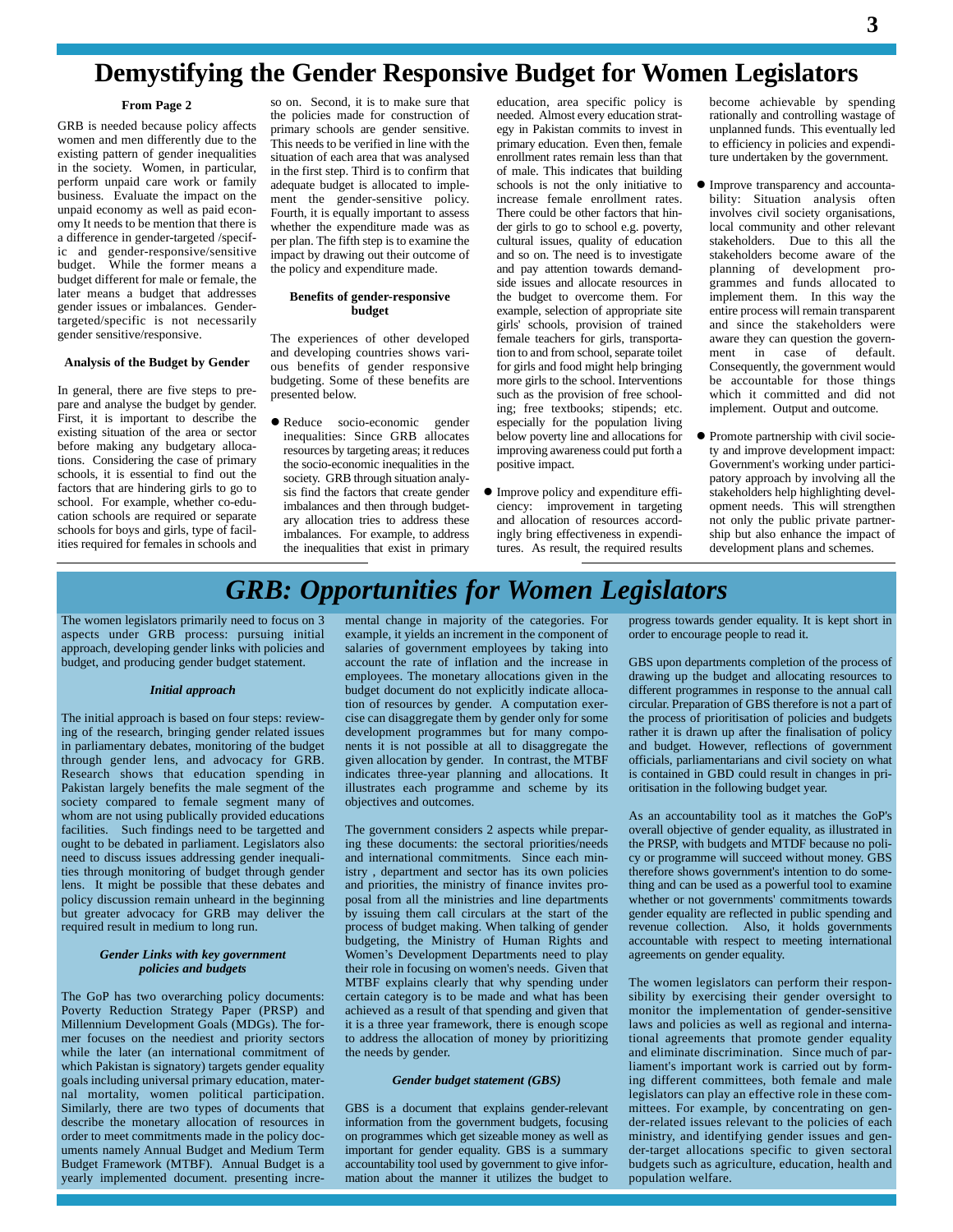# **Women's Issues Must be Addressed in Political Party Manifestos**

Struggle for women's empowerment hit important milestones during the last decade, but only due to multi-pronged strategy. One of these strategies was reaching out to political parties and advocating for up-grading their manifestoes with reference to women's empowerment. Aurat Foundation, in collaboration with the civil society, actively campaigned for this during the last two general elections.

Keeping up with the process of getting women's rights included and prioritised into political parties' manifestos, as the next general elections are nearing, Aurat Foundation, after a series of small group meetings with different stakeholders from four Provinces (Punjab, KPK, Sindh & Balochistan), organized a two-day nation al consultation on 'Political Parties' Manifestos - Suggestions for Women's Empowerment' on 26-27 June 2012. Participants included civil society representation, as well as female legislators representing all the major political parties from all the provinces and regions Civil society demanded the inclusion of women specific al consultation on 'Political Parties' Manifestos - Suggestions for Women's Empowerment' on 26-27 June 2012. Participants included civil society representation, as<br>well as female legislators representing all the major poli issues and agendas for women's empowerment in all Political Party Manifestos. All political parties must show their commitment to women and combatting women's issues by ensuring gender mainstreaming throughout their manife

The draft of the recommendations presented in Legislative Watch Newsletter No. 40 focuses only on civil and political rights and is an amalgamation of recommendations based on an Aurat Foundation's publication 'Suggestions for Women's Empowerment', Women's Action Forum, National Commission on the Status of Women and from recommendation from the Gender Reform Action Plan (GRAP) (Kamal S, Gender Reform Action Plan (GRAP) Vol-I, Draft for submissiom to Federal Cabnit, MoWD, Social Welfare and Special Education, GoP, Islamabad, June 2004).

### **Recommendations for Political Party Manifestos 2012**

#### **Prohibition of the use of Religion for Discrimination by the State and State Functionaries**

The use of religion, religious senti ment and customs has often resulted in its exploitation for improper and corrupt usage. Religon is also used to maintain the control and supremacy of those with power is threatened. In order for the Government and State prohibit the use of this illegal and exploitative use of religion, we believe that:

- 1. Policies devised by, and the gover nance of the State must be exercised without any use and therefore, exploitation, of religion.
- 2. No person or forum, except for the State's legal institutions, has the right or power to punish and penalize whether in the name of custom or religion.

#### **Effective Governance of the State and Special Measures for Protection of Women**

To ensure the proper democratic run ning of the State and institution of proper governing procedures ensuring law and order without discrimination against women, we believe that:

- 1. Provinces decentralized post the 18th Amendment must be ensured with clear demarcations of power, financial support during transition and quick decisions in cases of confusion.
- 2. Local government system should be immediately restored in all provinces and immediate elections on party basis are held while ensuring 33% reserved seats for women in addition to adequate representation of minorities, peasants and workers.
- 3. Transparency, monitoring and accountability must be ensured in all government institutions and departments, including planning, rationale of resource allocation and spending of budget. Information must be made readily and easily available to the public.
- 4. Provincial Commissions on the Status of Women must be formed

made operational in provinces and the law must be extended to all regions, including Gilgit-Baltistan, Kashmir and FATA.

5. The National Plan of Action (NPA) must be revised due to its nullity after the 18th Amendment. Due to the fundamental and cross cutting nature of women's issues, as is rec ognized by Article 25 of the Constitution of Pakistan 1973, these must be declared a national subject and the NPA must be revived as national guidelines to be implemented by the provinces in order to ensure uniform special measures for the protection and empowerment of women.

#### **Ensure Effective Policing, with a Focus on Women Police**

With the increasing rates of violence being committed, specifically against women, it is necessary that the institution of the police must become a strong, incorruptible force and be able and trained to deal with these situations. In order to be an effective force, we believe that:

- 1. Women Police Stations must be strengthened and empowered with real and actual powers.
- 2.It is necessary to expand, upgrade and train female police force, including gender sensitization training, establish women's cells in all police stations in a phased pro gramme and must be part of all units including investigation, foren sics etc.
- 3. Political interference in police appointments must be stopped with immediate effect.
- Excessive police violence must be given special attention with penal punishments.
- The police force must adopt the Sexual Harassment Code and set up and inquiry committee.
- 6. The Gender Crime Cell must be given adequate support, training and appointments.
- 7. Moral or vigilante policing must be seen as a precursor to militancy and banned.

#### **Women Quotas and Appointment of Women**

It is necessary to ensure the representation of women in all organs of the state, as well as in all professions. This representation is not adequate and is mostly only one so due to quotas. It is necessary to ensure this representation. Accordingly, we believe:

- 1. The 10% quota of women in all civil service, government, semi government and autonomous bodies in all pay scales must be ensured with appointments being made on the basis of qualifications and not political or personal motivations.
- 2. Women's reserved seats in the national and provincial assemblies, Senate and local government should be protected and preserved and their proportion is increased from 17% to 33%;
- 3. Women must be recruited into the judiciary as judges in the High Courts and the Supreme Court, as well as administrative staff of courts.

#### **Women asEqual Citizens**

The Constitution of Pakistan 1973, all citizens are equal. However, the laws can clearly be seen to discriminate against women, therefore violating the 5.<br>Constitution and discriminating Constitution and against women. In order to recognize women as equal citizens, we believe:

- 1. Women, especially single women, need to be recognized as heads of 6 households and as equal qualifiers for CNICs etc.
- 2. The age of adulthood for women needs to be fixed according to inter national conventions signed and ratified by Pakistan.
- 3. Women's citizenship rights in the law must be equal as that of men with regards to citizenship for for eign husbands of Pakistani women.
- 4. The Law of Evidence must be amended to ensure equal rights to women.

#### **Women's Political Participation**

Women are ensured a part in the

National and Provincial Assemblies due to reserved seats and they can be seen to have performed admirably. Despite this, these women continue to be sidelined and be discriminated against, whether by their funds being taken away, or not being allowed to participate in decision making in the party etc. To ensure women's political empowerment through effective participation and representation at all lev els of public life and decision-making, we believe that:

- 1. Women's 33% reserved seats in the national and provincial assemblies and the Senate must be filled through constituency-based direct elections.
- 2. Additional seats (1/3 of existing 12 seats) should be created and reserved for women in the tribal areas in the National Assembly.
- 3. Political parties must commit to inclusion of33% women in their general membership, as well as 33% representation of women in the decision-making bodies e.g. central and provincial executive committees, parliamentary boards etc.
- 4. Political parties must ensure democracy within their own party, mandating elections for all positions.
- 5. Political parties must award at least 15% tickets to women on winnable general seats in elections for provincial and national assemblies and; political parties fund women candidates' electoral campaign.
- Women parliamentarians must be given a definitive budget for their use alone, which cannot be taken away from them.
- 7. Political parties who do not have women's wings, must establish women's wings. All women's wings must be strengthened and empow ered.

#### **Women and Elections**

Women are allowed an equal vote during elections, however, they have often been stopped from doing so. Further, their participation is not noted due to the lack of gender disaggregated data,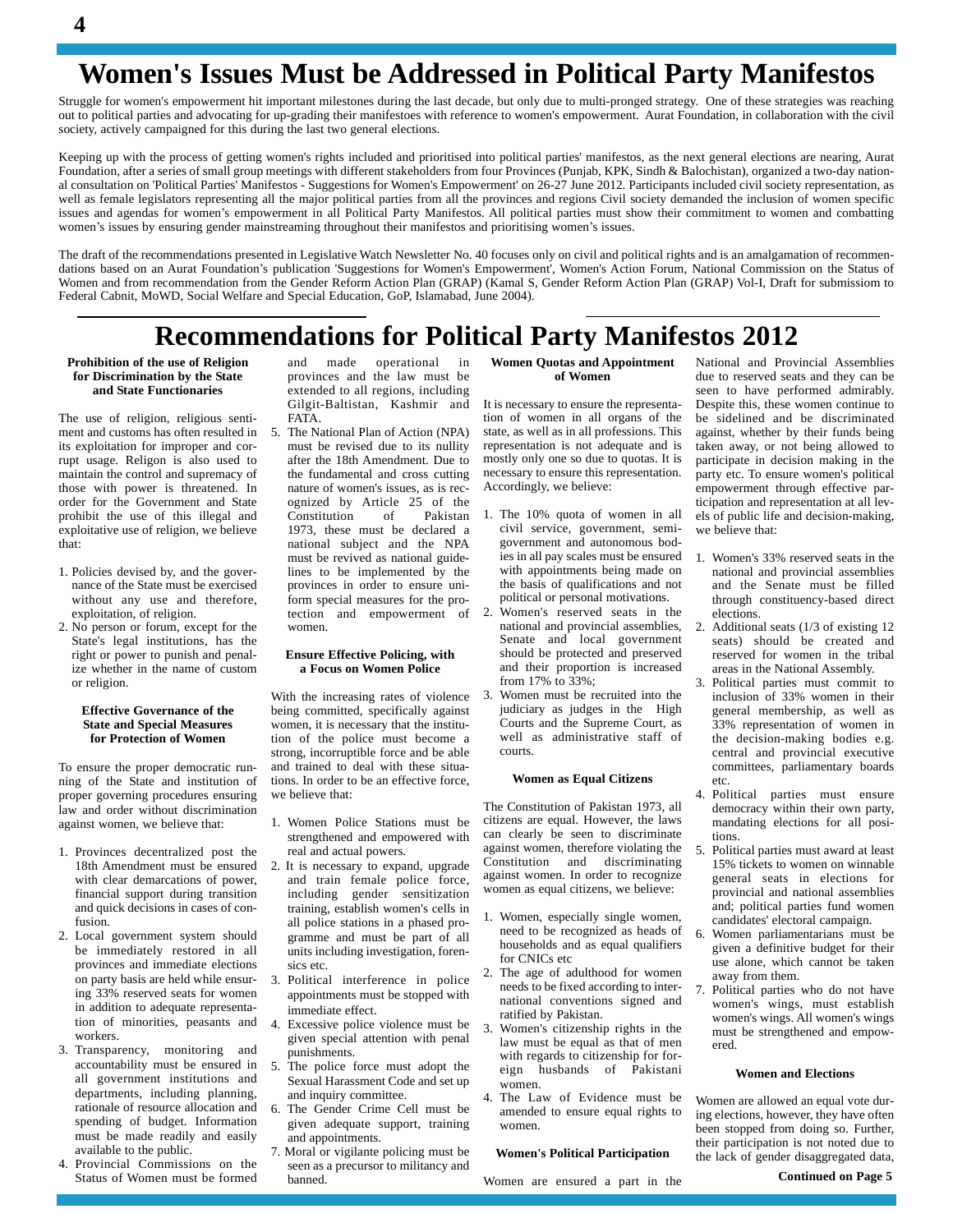### **Recommendations for Political Party Manifestos 2012**

#### **From Page 4**

thus it becomes impossible to ascertain how many women actually do partici pate in the process. In order to ensure the participation of women in the election process, we believe that:

- 1. Election Commission of Pakistan must include women within its ranks.
- 2. Election Commission of Pakistan must collect Gender Disaggregated data of total votes polled during elections, at each polling station
- 3. Election Commission of Pakistan must declare the elections null and void in such constituencies where women are restrained from their right to vote.

#### **Women's Legal Rights**

Laws are meant to provide protection to the citizens of a state. However, it is being used to discriminate against women and other vulnerable segments of society. To ensure equality of rights of all and status for women in allspheres of life and to end all forms of discrimination against women, we believe that:

- 1. Discriminatory laws and provisions in the statute e.g. Hudood be Ordinances, Qisas & Diyat Provisions in PPC & CrCP with the focus on 'honour killings" and the Citizenship Act should be repealed or amended to ensure equal legal status for women.<br>Blasphamy Law should be
- 2. Blasphamy repealed.
- 3. Family Laws should be immediately amended and improved, particularly with regard to 'child marriages', 'polygamy' and 'right to divorce for women' in Nikahnama (marriage contract), dowry and; personnel laws of minorities are improved in consultation with representatives of their community, all social sectors, castes, classes, women and legal experts .
- 4. All negative and customary practices should be penalized in accor dance with the law and parallel legal or quasi-legal systems (jirga, punchayat etc) should be abolished.
- 5. The Constitution and the laws must be in compliance with the international conventions ratified by

Pakistan including Compliance of the Convention on the Elimination of All Forms of Discrimination Against Women (CEDAW) and the Child Rights Convention (CRC).

- 6. Laws relating to women specific issues and women's needs must be promulgated, including laws on domestic violence; domestic work ers; women workers including labourers, farmers and home based workers.
- 7. NADRA must record and issue birth, marriage, divorce and death certificates.

#### **Ending Violence Against Women**

Violence Against Women (VAW) has become an epidemic across the country as increasing number of cases are being reported daily. There are lapses from the state and state institutions of recog nising the increasing VAW, the new forms of VAW and to take effective action against this gender specific violence. To ensure a violence-free society and zero tolerance on violence against women by combating all forms of violence against women, we believe that:

- 1. A holistic national policy for com bating gender-based violence must be developed, introduced and implemented to ensure institutional response and effective mechanisms for combating all forms of violence against women.
- 2. A formal monitoring mechanism of violations of the child marriages law, dowry laws, family laws, post divorce maintenance, polygamous marriages and the 'judgments' of jirgas must be implemented.
- 3. Domestic violence legislation should be introduced and imple mented on priority basis to crimi nalise domestic violence and; measure are undertaken to ensure that all cases of domestic violence against women and children are registered and prosecuted.
- New progressive gender-based legislation, including the 'law on hon our killings', 'Protection against Harassment of Women at Workplace Act 2010' and<br>'Prevention of Anti-Women Anti-Women Practices' should be implemented with strict monitoring and evaluation mechanisms and become part of curriculum.
- 5. Political parties and all government institutions including the Senate, National and Provincial Assemblies and the police must be mandated to form inquiry committees under Sexual Harassment Act 2010 within their parties.
- 6. Support structures like shelter homes, crisis centers, centers for legal aid and counseling, and burn units for women survivors/victims of violence should be established at district levels in all provinces and regions, including Gilgit-Baltistan, Kashmir and FATA, with regularized, trained staff; and those existing must be further strengthened with effective support and referral systems, adequate budgets and fur nished with the modern facilities and trained and regularized staff. In conflict and disaster situations, such services may be expanded into fully resourced multi-purpose centres, including trauma and health needs for women, but otherwise must be independent, rights-based services.
- 7. Methods must be established to allow women easier access to the police and legal systems, such as women help lines etc.
- 8. Rape Assistance Centers must be formed with adequately trained, permanent staff.
- 9. A database must be set up with mandatory registration of offenders and repeat offenders.
- 10.Reforms be made address the problems in criminal justice system for women in relation the difficulties women face in accessing the system, to the discrimination against women within the system and to ensure time caps whilst dealing<br>with cases of violence against 9 with cases of violence against women.
- 11.Holding of Jirgas/Panchayat as alternate dispute mechanisms will be legally banned with criminal consequences.
- 12. Those harassing/threatening/perse cuting minorities will be dealt with strictly according to the law.

#### **Women and Media**

The media has risen with immense potential as a tool for consciousness raising and changing attitudes. However, as positive a potential it has, 3. it can also be a negative without ade quate measures such as a code of

ethics etc are not implemented. To ensure the role of the media does not discriminate against women, does not harm their dignity and functions in an ethical and unbiased manner, we believe that:

- 1. Media policy of political parties should be made public.
- 2. Code of Ethics and Disciplinary Procedures for all media personnel must be established.
- 3. Code of ethics regarding media should be introduced with in politi cal parties.
- 4. Develop a strict code of ethics for reporting on cases of VAW to ensure the cases are not sensation alised.
- 5. Establish mandatory gender sensiti sation training courses for all media personnel.
- 6. The use of media, such as FM radio, must not be allowed to be used by state or non-state actors for the use of intimidation, creation of fear, threats and forwarding their own agenda which is a threat to the state.
- 7. Private media needs to be curtailed, penalized and if necessary, offending channels should be terminated if found to be promoting vigilantism, hate-crimes, religious intoler ance or disinformation about fun damental, democratic rights of the people.
- 8. Informal media methods such as pamphleteering and picketing against women's basic right to vote and which encourage violations against basic human rights need to be addressed as a systematic dis criminatory policy.
- Women and girls will be given sufficient representation in senior level positions in both print and electronic media.

#### **Women of Religious Minorities**

- 1. Constitutional, legal and social dis crimination against religious minorities will be prevented and their right to equal citizenship established.
- 2. Those harassing/threatening/perse cuting minorities will be dealt with strictly according to the law
- Inheritance and personal law for minorities must be enacted and/or updated.

### **Women in Distress and Detention Operationalized!**

Under the provision of Women in Distress and Detention Fund Act 1996, a fund of amount 25 million, allocated to Women in Distress and Detention, is now fully operationalized under Ministry of Human Rights, Islamabad. The purpose of this fund shall be to provide financial and legal assistance to women in distress and detention.

#### *Criteria for women eligible are following:*

- Women in detention (under trial or convicted, or in Dar ul Aman, for provision books, payment of
- stipend or women assigned teaching jobs, cases of extreme hardships for purpose of rehabilita-
- $\bullet$  Disabled women;
- Deserving women suffering from serious ailments including mental ailment or who are in distress and need medical aid;
- Burn cases:
- Distress women and their minor children in need of shelter;
- Women seriously maltreated by their husbands;
- Similar cases of grave distress and legal help to

women in detention or distress.

### **Application Process:**

**Applicants could send their applications directly to Secretariat:**

#### **The Secretary,**

**Women Distress and Detention Fund Ministry of Human Rights State life Building, Atta Turk Avenue, Islamabad.**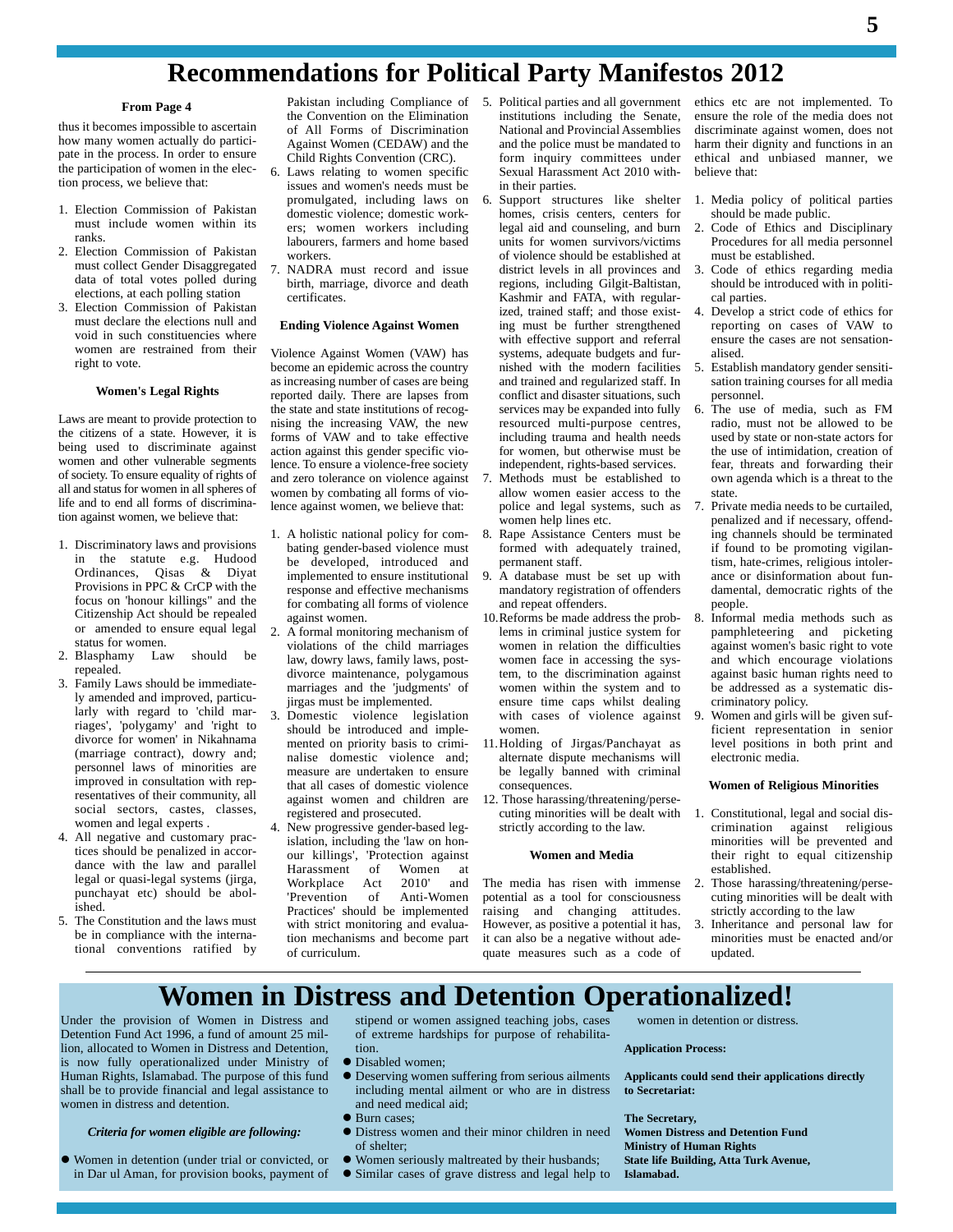# **NCSW: Government Shuts Eyes on Women's Concerns**

#### **By Maliha Zia**

There was a great deal of celebration in March 2012 when President Asif Ali Zardari signed the National Commission on the Status of Women Bill 2012 into law. While signing the Bill, the President "expressed the hope that the Commission would play a sig nificant role as a watchdog of women's rights and would help in bringing positive change in policies and legislation." (8th March 2012, Business Recorder).

The bill gave financial autonomy and independence to the Commission and stated its agenda to work towards the empowerment of women and the protection of their rights.

The President and the Government have time and again reiterated this Government's commitment to raising the status of women.

With this commitment of the Government in mind; the celebration of the NCSW Act 2012 and the enhanced role of the NCSW, it is astonishing to see the unexplained long delay in the appointment of a new chairperson and members of the com mission.

The 2012 law initiated a new proce dure to appoint the chairperson. A Parliamentary Committee will be set up to facilitate this process. Nominations for the chairperson will be made in response to a public advertisement. The Federal Government shall short list the candidates. The Prime Minister, in agreement with the Leader of the Opposition will make a short list of three candidates. If the two cannot come to an agreement, both the



**President Asif Zardari signing the National Commission on the Status of Women Act 2012 in the presence of Anis Haroon, Chairperson, National Commission on the Status of Women (as she was then).**

Prime Minister and the Leader of the Opposition will make their own short list. The lists will be sent to the Parliamentary Committee, which will examine these candidates and make the final decision, whereby the Prime Minister will appoint the chairperson.

An advertisement was published on April 3 2012, on the basis of which 10 names were reportedly short-listed. There are many reports that the list may have been further shortened. However no parliamentary committee has been formed and no further action has been taken.

To add to this, functioning staff that provided support and information on women's issues, has been forced to go back to their respective supporting donor agency. Such a step has been taken first time in the history of NCSW as after the conclusion of tenure of last two Commissions the technical support provided by the

donors were given the room to keep on working without taking critical decisions and keep the secretariat alive.

The appointment of the chairperson is still pending, with no clear timeline given. Thus NCSW is without a legally authorized board and chairperson since 25th March 2012.

Furthermore, there have been reports of the increasing involvement of politics in the making of this decision. This raised worry and speculation that the process may not be transparent and favouritism and bias will swing the decision in favour of certain persons for the positions of chairperson and members of the Commission.

There is a great deal of anxiety within civil society with regards to all of this. It raises questions as to its actual com mitment and its ability to implement a law in a proper and transparent manner passed by its own Government. This, in fact, seems to demonstrate the Government's lack of priority and con cern on women's issues when the State's own institution is made non functional by removing technical sup port from the secretariat .

#### **Civil society demands:**

- The Government takes notice of this issue and implement the NCSW Act 2012 in its spirit:
- That transparent and fair selection process identified in the 2012 law be followed strictly and ensured;
- $\bullet$  That the Parliamentary Committee be set up as per the 2012 law;
- That the selection of new office bearers be made not on the basis of politics and connections, but on the basis of experience, merit and contribution to the cause and someone who is respected in civil society for their work and dedication;
- That the NCSW's technical support is revived with immediate effect and existing staff be allowed to function;
- That a short and definitive timeline be identified for appointing the chairperson and the members of the<br>Commission and this time-Commission and this line must be strictly followed;
- That the Government proves its commitment to the empowerment of women by ensuring that the NCSW is functional with its chair person and members as soon as pos sible.

## *Mainstreaming Rights of Widows and Single Women in Public Policy*

Aurat Foundation, in collaboration with South Asian Network for Widows' Empowerment in Development (SAN- WED), hosted a two-day South Asian consultative workshop in Islamabad, Pakistan, on 23-24 May 2012. The workshop focused on the introduction of issues of widows and single women for the first time in Pakistan. These women are very often discriminated against, ostracized by society and are vulnerable in terms of security and of the protection of their fundamental rights. SANWED was formed as a collective idea in 2005; it has been 7 eventful years since the network has been highlighting widows' issues glob ally and regionally. Pakistan officially joined the SANWED network in this conference and unanimously chose Dr. Masuma Hasan, President, Board of Governors, Aurat Foundation, as the SANWED representative in Pakistan.

The two day consultation focused on issues and challenges faced by widows and single women across South Asia and aimed at creating synergies and



**Group photo of the SANWED consultation participants on the first day of workshop.**

linkages at local, regional and international levels for mainstreaming their rights in public policy and institutional frameworks.

The consultation resulted in the draft-

ing of the Islamabad Declaration. The drafting committee comprised of Ms. Margaret Owen from England, Ms. Lily Thapa from Neepal, Dr. Mohini Giri from India, Ms. Ferdous Ara Begum from Bangladesh, and Tahira

Abdullah, Neelam Hussain, Saima Munir from Pakistan. Upon the culmination of the two-consultation, the Islamabad Declaration was unani mously adopted. We are pleased to share it with you in the next columns.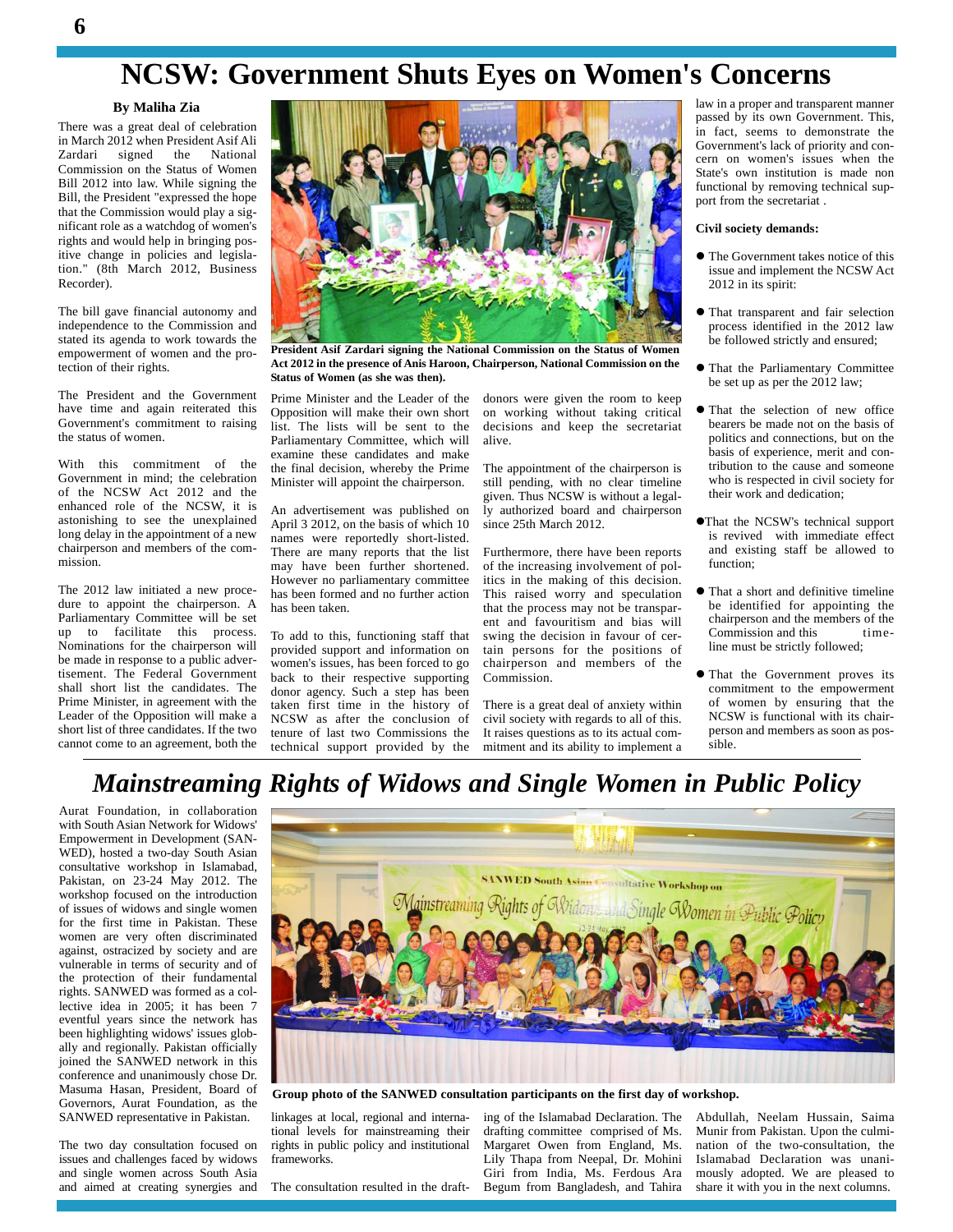# **Islamabad Declaration** *On the Needs, Roles and Rights of Widows* **Islamabad, Pakistan, 24 May 2012**

**We, the members of South Asian Network for Widows' Empowerment and Development (SANWED)** from Afghanistan, Bangladesh, India, Nepal, Pakistan and SriLanka, with Widows for Peace through Democracy (International Focal organization for SANWED), agree to adopt the following declaration during the SANWED's South Asian Consultative Workshop on "Mainstreaming Rights of Widows and Single Women in Public Policy", held in Islamabad, Pakistan on 23-24 May 2012, in collaboration with Aurat Foundation, Pakistan.

**Recognizing** the critical importance of issues pertaining to women who are single, divorced, never married, abandoned, or are spouses of missing/enforced disappeared persons, we are, nevertheless, focusing on the needs and rights of widows in this Declaration;

**Reaffirming** our commitment to our goal for a world in which all widows irrespective of age, eth nicity, religion, class or political allegiance, enjoy their full human rights, live with dignity without any form of discrimination;

**Reaffirming** our strong commitment, solidarity and integrity to fearlessly express and preserve our unity in pursuance of our common goals for the empowerment of widows;

**Asserting** that widows across the region must not be seen exclusively as poor, elderly, vulnerable and needy but as key players with important roles in social and economic development building and should be recognized as effective agents of change;

**Noting** also that widows have unique roles as peace builders and peace makers, through their ability to link hands with widows across ethnic, religious, political and national divides: all of them sharing common experiences of discrimination and abuse, and united in their hopes for peace, justice, and good governance;

**Recognizing** that widowhood, as a consequence of armed conflict, insurrection, enforced disappear ances, and natural disasters, is one of the root caus es of poverty to be addressed through implementation of the MDGs (Millennium Development Goals)

**Recognizing** that human rights of widows, their equality and access to justice are core components of democracy, socio-economic development and peace in the region;

**Noting** that there is no special reference to dis crimination and abuse of widows in the United Nations Security Council Resolutions1325 and 1820, Beijing Platform for Action and Convention of All Forms of Discrimination against Women;

**Endorsing** the recommendations and demands of the Charter for the Rights of Widows (2005), the ICW Johannesburg Resolution (2009), the Kathmandu Widows' Declaration (2011), and the to ju-Delhi Recommendations (2011);

**We commit** to work together to eliminate all forms of discrimination, abuse and violence facing widows and wives of missing persons to protect and uphold their human rights; reduce their poverty and accord

them due recognition and support them in their piv otal roles in families, communities and societies.

**We commit** to take forward our efforts for widows' empowerment from the SANWED platform as a registered regional network with the Secretariat in Kathmandu, Nepal, and with Widows for Peace through Democracy (WPD), United Kingdom as its international focal point.

**We call upon** SAARC to effectively implement Article 32 of the Colombo Declaration, recognize and endorse the global Charter for the Rights of Widows, formulate a Regional Policy on Widowhood, to be adapted as a National Policy by each Member State; and to recognize and accord official consultative status to SANWED.

**We call upon** SAARC and our respective Governments to ensure that rights of widows are mainstreamed in regional and national policies and programmes through consultation with SANWED and national associations/federations of widows in each member country within the national and glob al frameworks of gender equality, development and peace such as CEDAW, Vienna Declaration on Human Rights, the Beijing Platform for Action, the Copenhagen Declaration of the World Summit on Social Development, UNSCRs 1325 &1820, the MDGs for 2015 and the National Action Plans.

**We call upon** SAARC, our respective Governments and UN to take urgent steps towards the eradication of absolute poverty and promote regional demilitarization, peace-making and peace-building, both intra- and inter-country, with the active and effective participation of widows in all decision-making fora and processes.

**We call upon** our respective Governments to compile, maintain and regularly update databases on widows and their dependents, for the purpose of registration of widows for national identity cards. passports, licenses, social security, pension, com pensation, health and education benefits, workers' benefits, employment and training opportunities.

**We call upon** our respective Governments to ratify the Optional Protocol to CEDAW and to incor porate the situation of widows in their regular reports to the UN/CSW on CEDAW implementation; and to the UN/HRC/UPR, as per CEDAW Articles 2 and 16. We also call for progress reports on the situation of widows at each successive Women's Empowerment of Aurat Publication and SAARC Summit as per Article 32 on widows of SAARC/Colombo Declaration.

**We demand** of our respective Governments to enact laws to provide and protect widows' right to inherit and exercise control over their husbands' property, land and assets, irrespective of customary traditions and unjustly sanctified injunctions seeking to mini mize or limit widows' share in inheritance.

**We demand** of our respective Governments to pro vide widows, particularly in conflict-areas, access to justice through repeal of discriminatory laws; through the criminalization and prosecution of war **A** Aurat Foundation makes available emerging crimes and other atrocities crimes and other atrocities.

**We demand** of our respective Governments to enact legislation to criminalize forced marriages of widows either within or outside their marital families, trafficking, forced prostitution and sex slav ery; and to recognize and protect widows' right to choose to marry or not.

**We demand** of our respective Governments to provide special support to the widows in the case of infection with HIV/AIDS to allow them to fulfil this role fully.

**We call upon** SAARC and our respective Governments to facilitate, promote and provide sup port for the setting up of widows' associations and net works at all national, state/provincial and local levels, with linkages to the regional SANWED network.

**We call upon** the United Nations, International and Bilateral Organizations to:

- Recognize widows as a Special Category in the Cross-Cutting Issues and Thematic Groups for integration and mainstreaming of concerns;
- Appoint a Special Rapporteur on widowhood;
- Commission a Special Report on the situation of widows in conflict and post-conflict situations;
- Formulate a General Recommendation on wid owhood for States Parties by CSW/CEDAW Committee to identify and address the situation of widows;
- Initiate and respond to SANWED reports requesting for enquiry process by CSW/CEDAW Committee on widowhood under Article 8 of Optional Protocol;
- Establish a special unit focusing on widows' issues at the UN Women level for coordination and advocacy and; to extend support with ade quate financial and technical resources to SAN- WED and its national chapters;
- Ensure that the issues of widowhood are incor porated and integrated into their policy-making, planning, programming, and funding exercises, at all tiers of the UN system.



Legislative Watch is produced by the Resource Service of the Legislative Watch Programme for Legislative Watch is produced by the Resource<br>Service of the Legislative Watch Programme for<br>Women's Empowerment of Aurat Publication and Information Service Foundation at Islamabad.

#### **Advisory Board:**

I.A. Rehman, Tahira Abdullah, Naeem Mirza

#### **Editorial Board**

Maliha Zia, Wasim Wagha, Shamaila Tanvir

Letters, opinions and contributions are welcome. Please write to House 12, Street 12, F-7/2, Islamabad Tel: (051) 2608956-8, Fax: (051) 2608955 Email: [lwprs@af.org.pk](mailto:lwprs@af.org.pk) Website: [www.af.org.pk](http://www.af.org.pk)

#### **Disclaimer**

**Disclaimer**<br>Aurat Foundation makes available emerging<br>discussions and debates related to the organization's areas of work. The views presented here reflect those of the author and do not necessarily always reflect the views of the organization.

**Printing funded by: MFA, Norway**